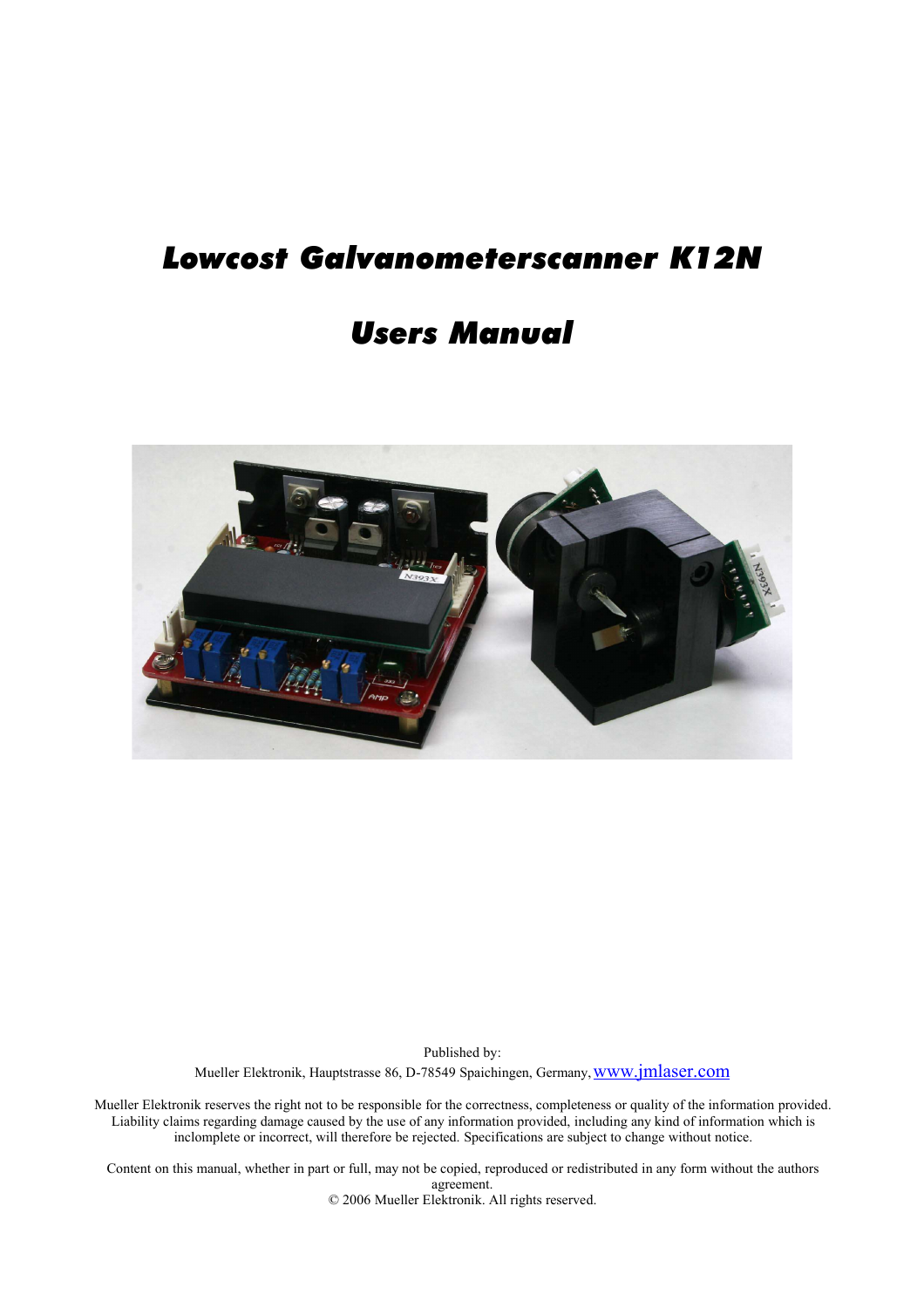

Fig. 1 Boardlayout and connections

### **Important**

It is necessary to mount the metal part of the driver to an additional heatsink (cooler, metal housing, ground plate, optical table)!

Without additional cooling, the driver will overheat during operation.

### **Operation conditions and warranty**

The scanner is specified for an output speed of maximum 12Kpps at 40 degrees optical angle.

Scanspeed may be varied from 8Kpps to 15Kpps depending on frame, scanangle and used software. The operating temperature of the galvos should NOT exceed 50 degrees C.

The manufacturer will not repair or replace any overheated galvos or drivers even during warranty period.

When the coil of the galvo is burned (smells burned) or open-circuit or shorted inside the galvo, or if the magnet is demagnetized, this is a consequence of overpower and overtemperature.

Liability claims regarding damage caused by overpower or overtemperature, will be rejected.